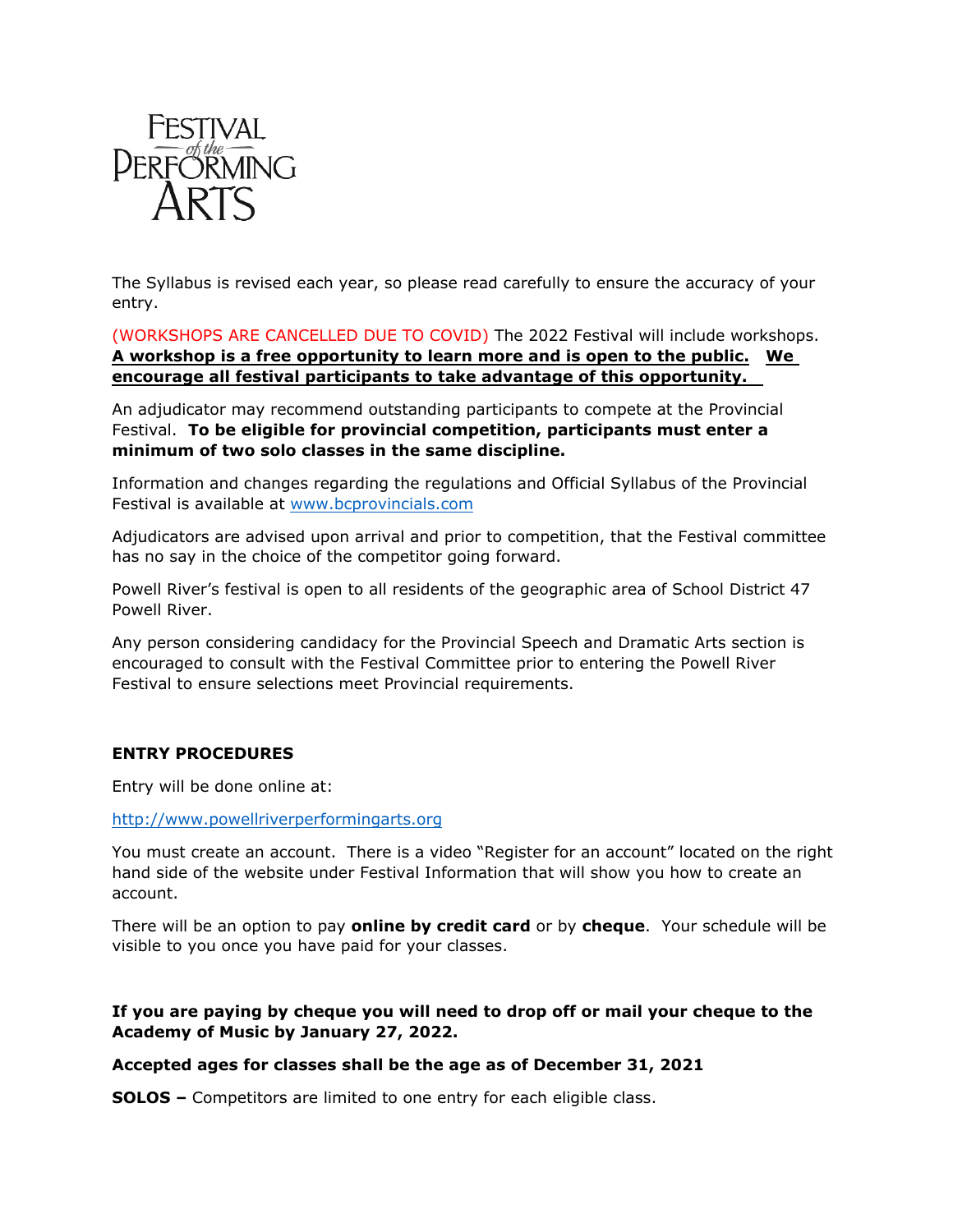**DUETS, TRIOS, ENSEMBLES, and GROUPS –** Group entries must enter at the age or grade level of the oldest member of the group. Trios, Quartets, & Ensembles must enter by a group name.

## **Closing Date for entries** is 4 pm, **Thursday January 27, 2022**

In the event of a withdrawal, no refund will be given.

### **The Festival Committee reserves the right to refuse any entry.**

#### **PERFORMANCE TIMES**

| Solo & Duets:<br>Ensembles & Groups: | 5 minutes maximum<br>10 minute maximum, if two selections are indicated |
|--------------------------------------|-------------------------------------------------------------------------|
| Choral performances:                 | 10 minutes maximum, including stage entry & exit                        |
| Instrumental groups:                 | 20 minutes maximum, including set up & takedown                         |
| Readers' Theatre:                    | 10 minutes maximum, including stage entry & exit                        |

### **NOTIFICATION OF COMPETITION TIME**

The *contact person* listed on the Entry Form will be able to view the schedule as soon as the program is finalized. The program will be available for viewing from **[www.powellriverperformingarts.org](http://www.powellriverperformingarts.org/)** 

after **February 20, 2022**

The program will indicate competition date, performance times, and order of competitions.

### **A printed program will not be published.**

#### **PRACTICE TIMES**

Stage practice times for performers will be available during the week prior to the Festival. Contact **Valerie Thompson 604-485-9633** to arrange a time slot.

### **APPRECIATION OF EACH PERFORMANCE**

All participants will receive a Certificate of Participation and a written adjudication.

### **MUSIC SCORES AND COPYRIGHT**

In order to participate, the competitor must provide the adjudicator, and the accompanist, if required, an original score or authorized copy of the selection. Participants are encouraged to perform from memory. If a piece is not memorized, an original score must be used.

Please note that using a musical score could affect an adjudicator's recommendation for provincial competition.

Photocopies or reproductions will only be accepted if the composition is in the public domain and approval has been obtained from the Festival Committee prior to the closing date for entries.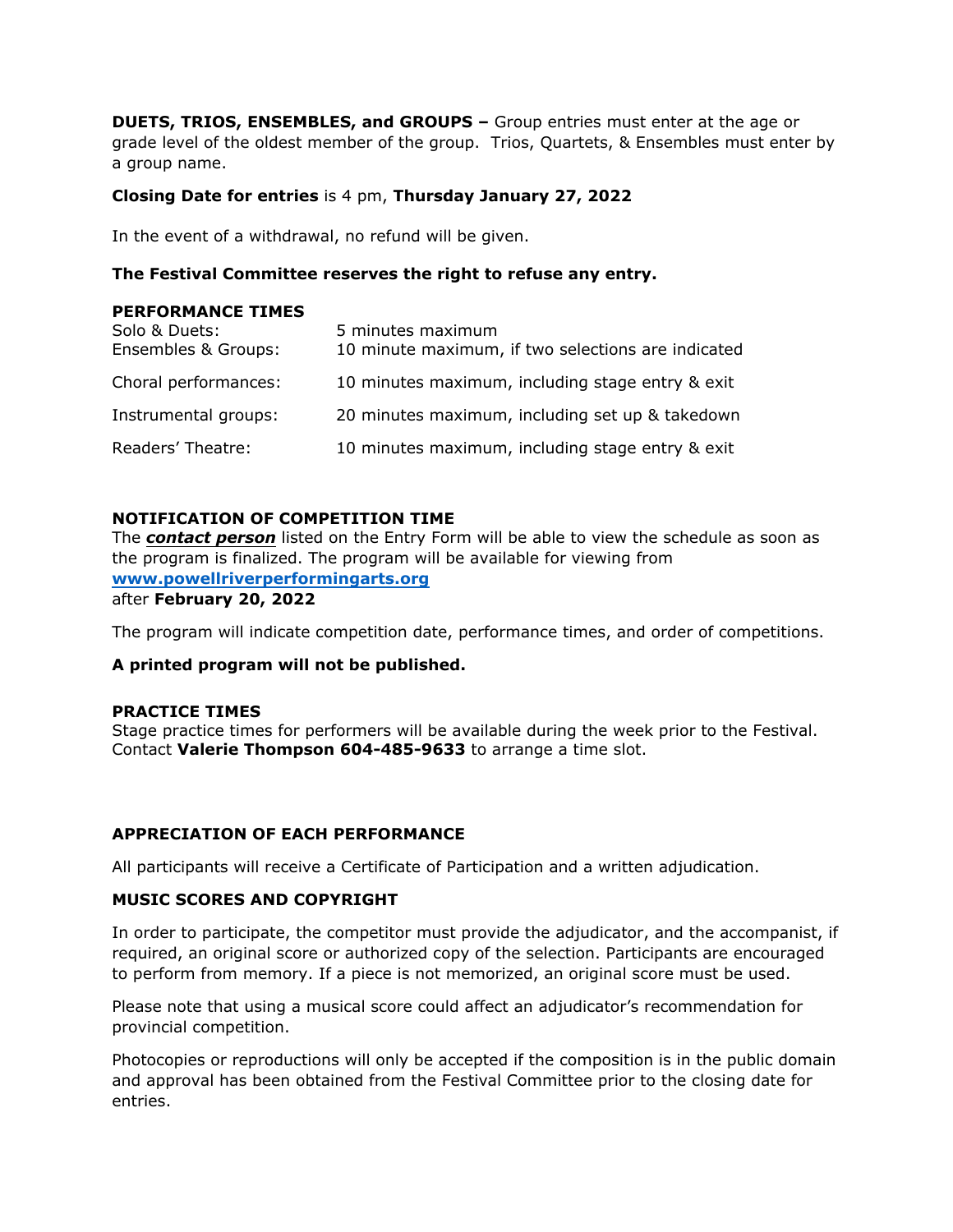### **PROCEDURE - SPEECH ARTS AND COPYRIGHT**

Speech Arts participants (only) will be permitted to use photocopies of their selection for submission to the Adjudicator's Secretary. The adjudicator will then use this copy during the participant's performance. The Original Copy of the Selection must also be submitted so that it available at the Festival venue.

This new procedure will allow for a more efficient check-in. One book for multiple students causes an administrative headache for our volunteers and adjudicator. The photocopies will NOT BE RETURNED as they will be shredded following the session.

# **ELIGIBILITY and AMATEUR STATUS**

All classes, unless otherwise stated, **shall be open to amateurs only.** The term amateur shall mean one whose principal income is not derived from musical services. This condition does not apply to conductors of choirs or instrumental groups, non-adjudicated accompanists, nor to those bona fide students of music who teach for the purpose of applying money so earned to further their musical education. Any 'open' class is not confined to amateurs, unless otherwise specified.

**SYLLABUS INQUIRIES** – Questions regarding a class in the syllabus, or any performer wishing to enter the Festival in an artistic style not listed in this syllabus, should contact Valerie Thompson **vthompson@prambc.ca** by **November 2, 2021** for consideration in this, or future festivals.

### **PERFORMANCE PROCEDURES**

Please present to the adjudicator's secretary one *original score/script of the music, or speech arts (see new procedure for Speech Arts on page 3) selection at least 15 minutes prior to the start of your class section*.<br>Attach a Post-it note to the selection with your name, class number, and your competitor

number, and the selection's page number, if necessary.

Photography is permitted, but please ensure your camera flash is switched off at all times.

Competitors should not start until a signal to commence is given by the adjudicator.

The adjudicator may, at his or her discretion, stop any performance at any time, or request the omission of repeats, and may signal when "own selection" exceeds the time allowed by the syllabus.

Any Competitor, teacher, or parent who has a question or concern must speak to the Music Festival representative. Communication with the adjudicator is prohibited.

Contradiction of this rule will result in disqualification.

**VOCAL, PIANO, and STRINGS** – Please number the measures in the adjudicator's copy.